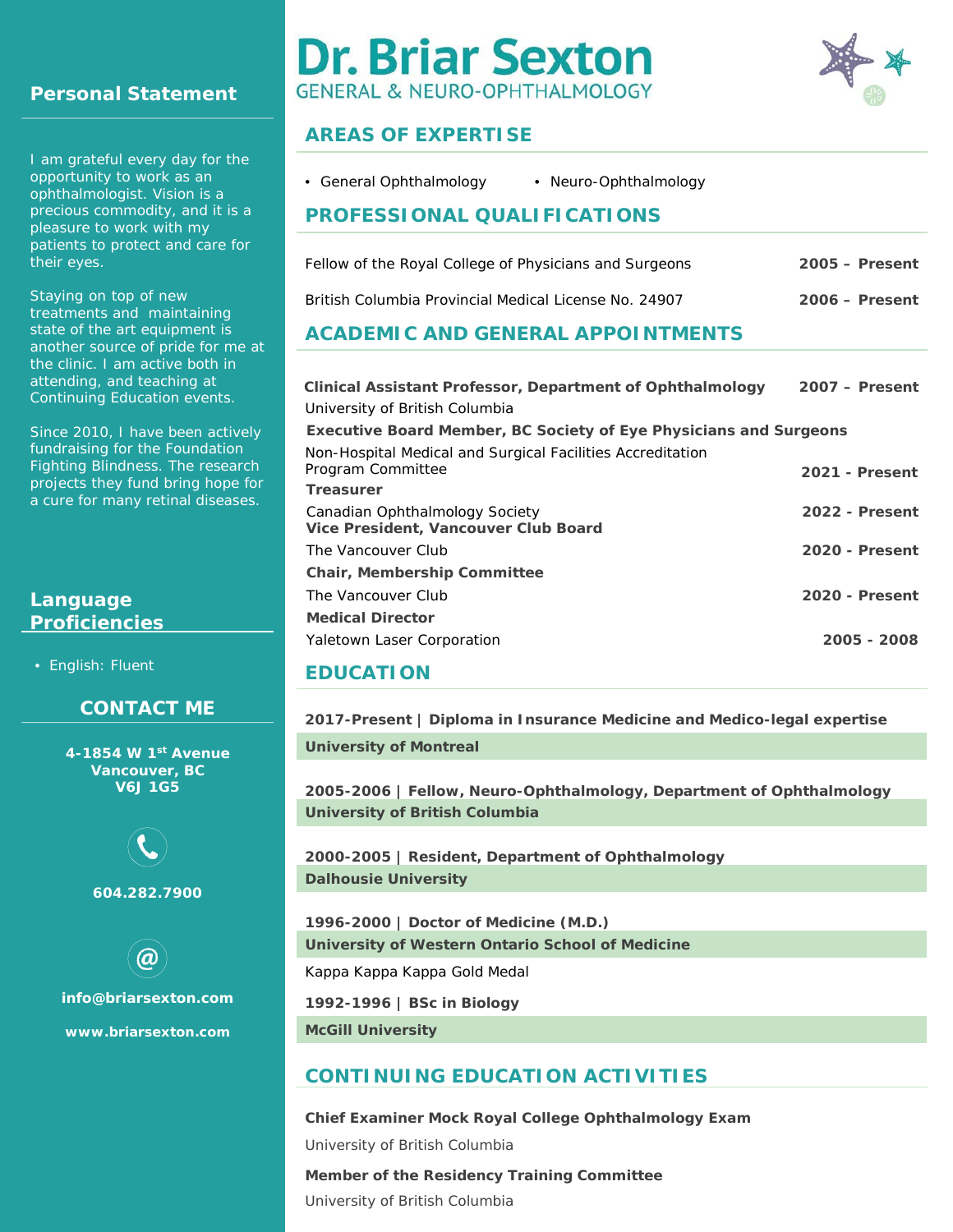## **MEMBERSHIPS IN PROFESSIONAL SOCIETIES**

| Member of the Royal College of Physicians and Surgeons of Canada   |
|--------------------------------------------------------------------|
| Member of the BC College of Physicians and Surgeons                |
| Member of the Canadian Medical Association                         |
| Member of the Doctors of BC                                        |
| Member of the Canadian Ophthalmology Society                       |
| Member of the Canadian Ophthalmology Society of Medical Evaluators |
| BC Society of Eye Physicians and Surgeons: Public Relations Chair  |
| Member of the Medical Legal Society of BC                          |
| Member of the Canadian Society of Medical Evaluators               |

## **AWARDS AND DISTINCTIONS**

| <b>Award for Best Resident Research Project</b><br>Dalhousie University                                                           | 2003 |
|-----------------------------------------------------------------------------------------------------------------------------------|------|
| Kappa Kappa Kappa Gold Medal<br>Highest Achievement in Clinical Clerkship<br>University of Western Ontario                        | 2000 |
| Fred S. Hagerman Surgery Award<br>Highest Achievement in Surgery Rotation of Clinical Clerkship.<br>University of Western Ontario | 2000 |

# **SELECTED LECTURES PRESENTED**

| UBC CME on the Run! Lecture Series                                                                                                     | March 5, 2021 |
|----------------------------------------------------------------------------------------------------------------------------------------|---------------|
| <b>Ocular Findings of Common Systemic Conditions</b><br>Don't Let Chronic Migraine and Mild Traumatic Brain Injury Give You a Headache |               |
|                                                                                                                                        |               |
| Webinar through Fighting Blindness Canada                                                                                              | June 16, 2020 |
| Socially Distancing in the Dark: How the visually impaired navigated a pandemic                                                        |               |
|                                                                                                                                        |               |
| <b>BC Doctors of Optometry Webinar</b>                                                                                                 | May 7, 2020   |
| Practicing in a Pandemic II                                                                                                            |               |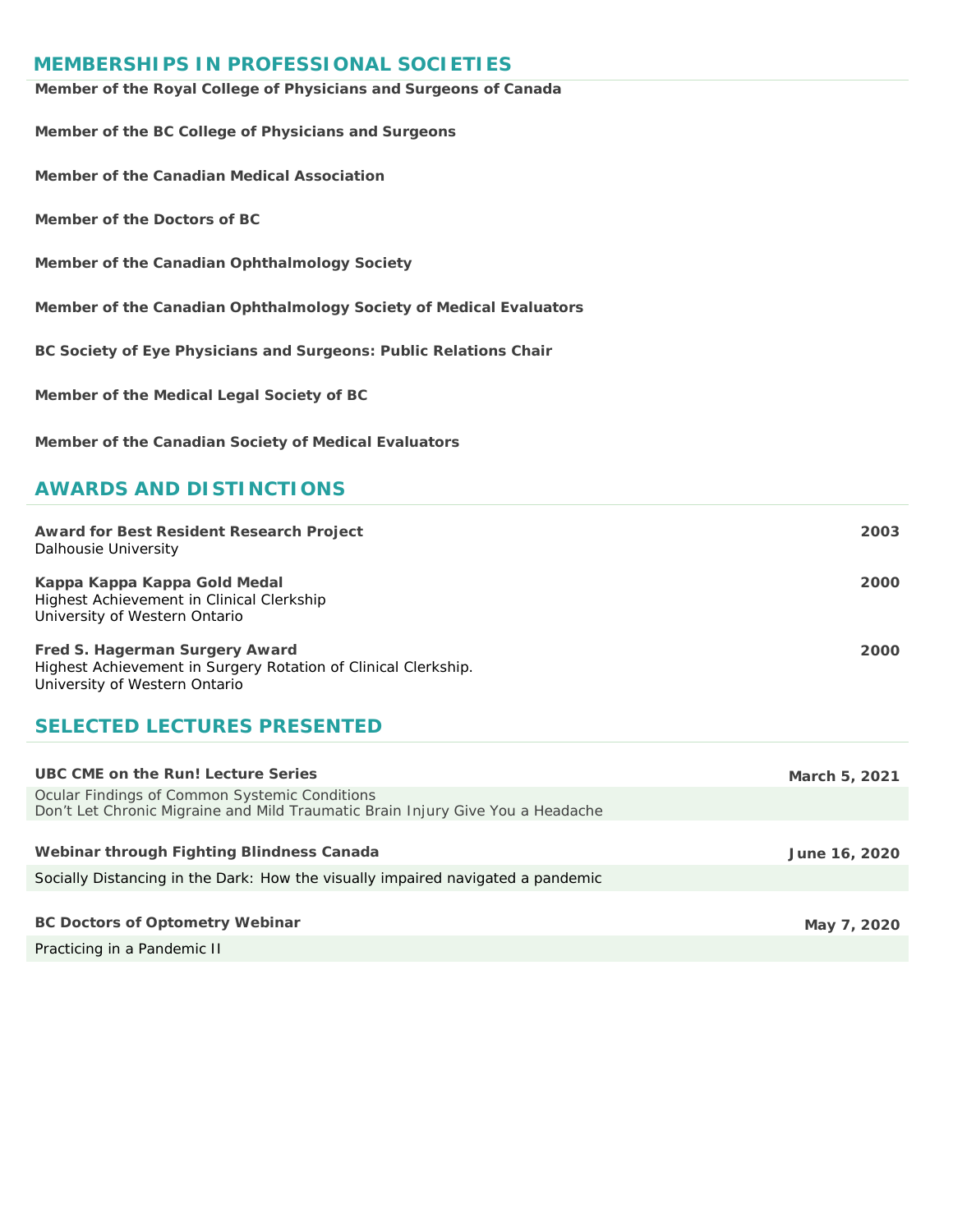| Joint Commission of Allied Health Personnel in Ophthalmology CE Program for Allied<br><b>Ophthalmic Personnel</b>                                          | May 1, 2020             |
|------------------------------------------------------------------------------------------------------------------------------------------------------------|-------------------------|
| How to Care For Chronically III Patients While Caring For Yourself                                                                                         |                         |
|                                                                                                                                                            |                         |
| <b>BC Doctors of Optometry Webinar</b>                                                                                                                     | April 9, 2020           |
| Practicing in a Pandemic                                                                                                                                   |                         |
| Eye Physicians and Surgeons of Alberta Annual Clinical Meeting                                                                                             | <b>February 6, 2020</b> |
| 1. Don't Let Chronic Migraine and Mild Traumatic Brain Injury Give You a Headache<br>2. Caring for Chronically III Patients While Also Caring for Yourself |                         |
| <b>Canadian Academy of Sport and Exercise Medicine Conference</b>                                                                                          | May 17, 2019            |
| Keep Your Eye on the Ball: An approach to ocular sport injuries                                                                                            |                         |
| <b>Back In Motion Rehabilitation Centre</b>                                                                                                                | <b>January 7, 2019</b>  |
| Concussion, Headache and Mild Traumatic Brain Injury                                                                                                       |                         |
|                                                                                                                                                            |                         |
| <b>University of Saskatoon</b><br>Department of Ophthalmology Grand Rounds                                                                                 | September 7, 2018       |
| Don't Let Migraine Give You a Headache                                                                                                                     |                         |
|                                                                                                                                                            |                         |
| Co-Chair BCSEPS Annual Clinical Day                                                                                                                        | May 11, 2018            |
| Uveitis & Retina                                                                                                                                           |                         |
| <b>Whistler Optometry CE Meeting</b>                                                                                                                       | March, 2018             |
| Patients with Chronic Disease                                                                                                                              |                         |
|                                                                                                                                                            |                         |
| <b>Lifemark Rehabilitation Centre</b>                                                                                                                      | March 1, 2018           |
| Mild Traumatic Brain Injury and Post Concussive Headache                                                                                                   |                         |
| St Paul's Hospital Balance and Dizziness Disorders Society                                                                                                 | <b>January 17, 2018</b> |
| Is Your Migraine Making You Dizzy?                                                                                                                         |                         |
| Joint Commission of Allied Health Personnel in Ophthalmology Annual Meeting,                                                                               | November, 2017          |
| <b>New Orleans LA</b><br>Scientific Review of Vision Therapy                                                                                               |                         |
|                                                                                                                                                            |                         |
| <b>Canadian Neurological Sciences Federation Congress, Victoria BC</b>                                                                                     | June, 2017              |
| A Scientific Review of Vision Therapy                                                                                                                      |                         |
|                                                                                                                                                            |                         |
| <b>Whistler Optometry CE Meeting</b>                                                                                                                       | March, 2017             |
| Medical-Legal Practice Pitfalls and How to Avoid Them                                                                                                      |                         |
| <b>UBC Neuro-Ophthalmology Clinical Day</b>                                                                                                                | November, 2016          |
| Taking a Close Look at the Scientific Literature in Support of Vision Therapy                                                                              |                         |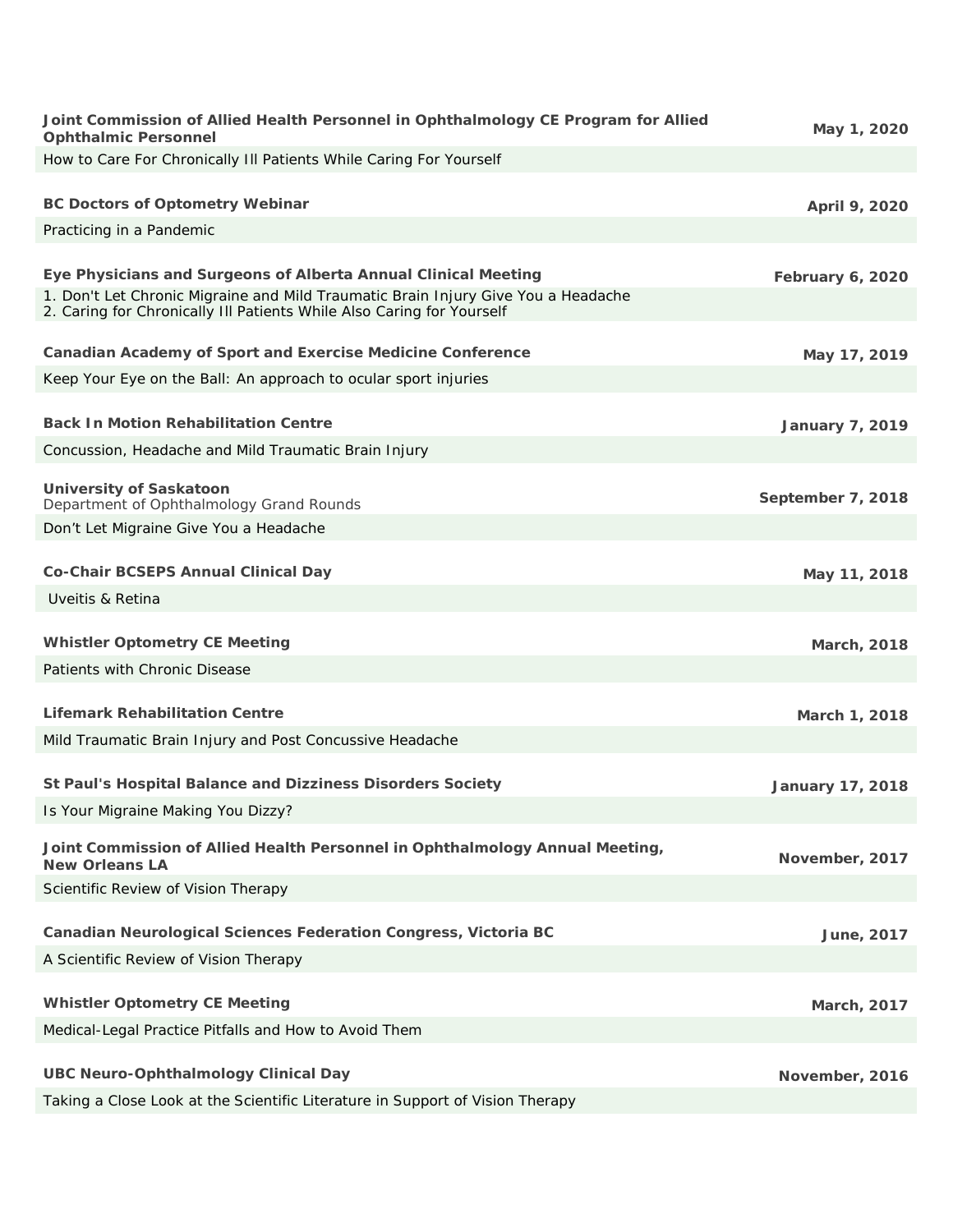| <b>BC Optofair</b>                                                                | February, 2016  |
|-----------------------------------------------------------------------------------|-----------------|
| Critical Appraisal of Vision Care Research                                        |                 |
| <b>UBC Department of Ophthalmology Grand Rounds</b>                               | March, 2015     |
| Taking the Headache out of Migraine Treatment                                     |                 |
| <b>Copeman Healthcare Centre</b>                                                  | September, 2013 |
| Botox - A New Wrinkle in the Treatment of Chronic Migraine                        |                 |
| <b>Multidisciplinary Workshop</b>                                                 | July, 2013      |
| Uveitis in Patients with Spondyloarthropathies                                    |                 |
| <b>University of Western Ontario</b><br>Department of Ophthalmology Guest Lecture | June, 2013      |
| Why the Best Laid Plans of Mice and Men Still Require Clinical Research           |                 |
| <b>University of Winnipeg</b><br>Department of Ophthalmology Guest Lecture        | May, 2013       |
| Reviewing the Results of the Age Related Eye Disease Study II                     |                 |
| <b>CME for Vancouver Island Optometrists</b>                                      | May, 2013       |
| Role of Besivance in Bacterial Conjunctivitis                                     |                 |
| <b>CME for BC Optometrists</b>                                                    | February, 2013  |
| Idiopathic Intracranial Hypertension                                              |                 |
| <b>BC Opticians Association Annual Meeting</b>                                    | October, 2012   |
| <b>Visual Disturbances</b>                                                        |                 |
| <b>CME for BC Optometrists</b>                                                    | September, 2012 |
| Anatomy of the Pupil & Anisocoria                                                 |                 |
| <b>UBC Neurology Undergraduate Department</b>                                     | May, 2012       |
| Anatomy of the Pupil & Anisocoria                                                 |                 |
| <b>CME for BC Optometrists</b>                                                    | March, 2012     |
| Hallucinations, Illusions and Delusions                                           |                 |
| <b>Workshop Participant</b>                                                       | November, 2011  |
| Role of TNF drugs in Inflammatory Disease                                         |                 |
| <b>BC Association of Optometry Annual Meeting</b>                                 | October, 2011   |
| Review of Dry Eye                                                                 |                 |
|                                                                                   |                 |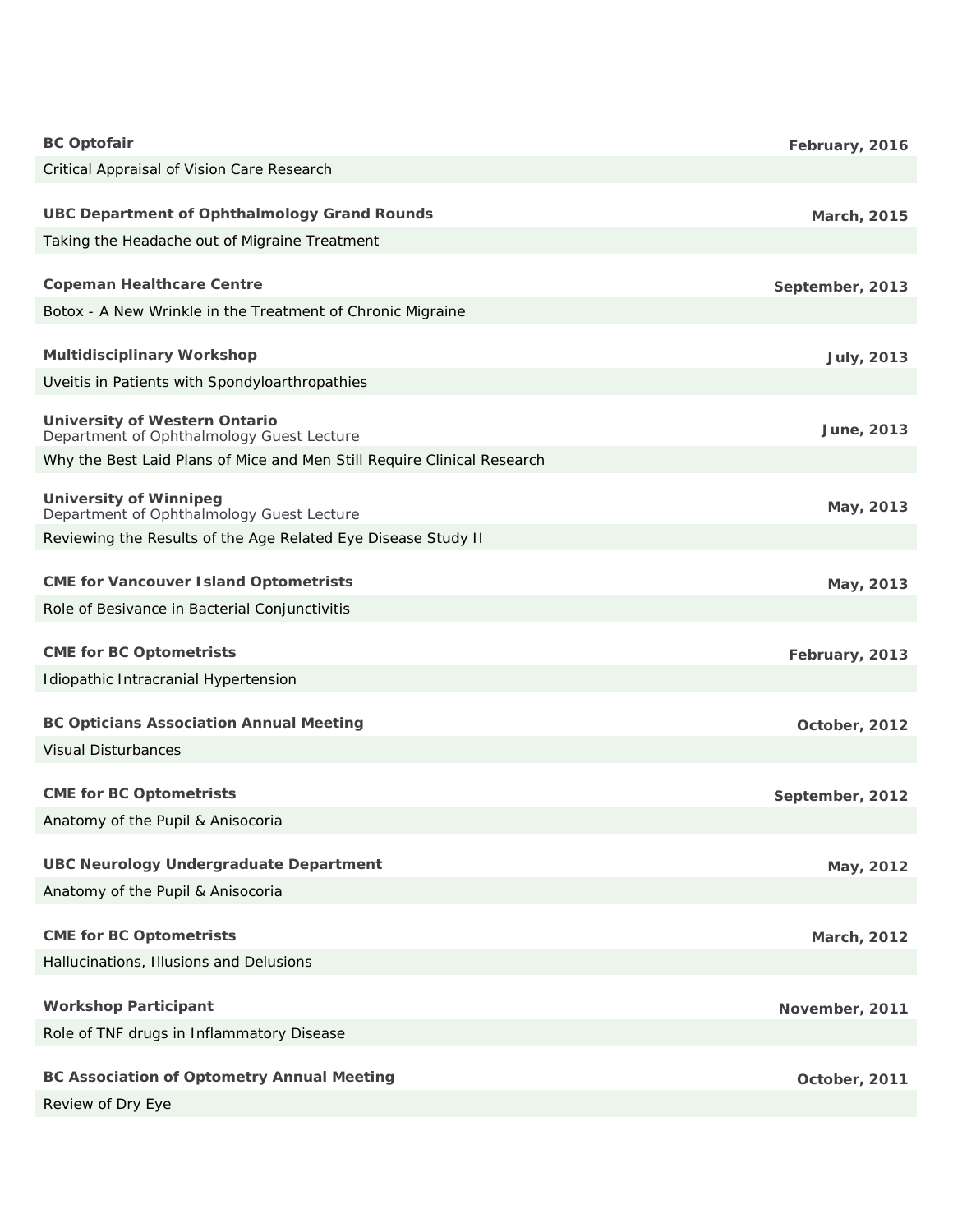| <b>Whistler CE Event</b>                                                           | <b>August, 2011</b> |
|------------------------------------------------------------------------------------|---------------------|
| Evidence for Nutritional Supplementation in Age-Related Macular Degeneration       |                     |
|                                                                                    |                     |
| <b>Whistler ER/GP CME</b>                                                          | May, 2011           |
| <b>Rheumatic Eye Disease</b>                                                       |                     |
| Optometry/Ophthalmology Annual Dinner Calgary                                      | April, 2011         |
| Restasis: Seeing dry eye clearly                                                   |                     |
|                                                                                    |                     |
| <b>UBC Neurology Undergraduate Department</b>                                      | September, 2010     |
| Seeing Visual Disturbances Clearly: Hallucinations delusions and retinal phenomena |                     |
| <b>Canadian Ophthalmology Society</b>                                              |                     |
| Annual Meeting Case Presentation                                                   | June, 2010          |
| Intermittent Diplopia                                                              |                     |
| University of Alberta Department of Ophthalmology Grand Rounds                     | May, 2010           |
| Ophthalmic Use of Botox                                                            |                     |
|                                                                                    |                     |
| University of Alberta Department of Ophthalmology<br>Academic half day teaching    | May, 2010           |
| Ophthalmic Use of Botox                                                            |                     |
| <b>Optometry CME</b>                                                               | April, 2010         |
| Facial Dystonias and Benign Facial Movement Disorders                              |                     |
|                                                                                    |                     |
| GP Workshop for St. Paul's CME Annual Meeting                                      | November, 2009      |
|                                                                                    |                     |
| Multidisciplinary Evening on Rheumatic Disease                                     | October, 2009       |
| <b>Biologics in Uveitis</b>                                                        |                     |
| <b>BC Optometry Annual CME Meeting</b>                                             | October, 2009       |
| Overview of the Canadian Dry Eye Guidelines                                        |                     |
|                                                                                    |                     |
| Multidisciplinary Talk to Rheumatologists                                          | September, 2009     |
| Use of Biologics in Intraocular Inflammation                                       |                     |
| <b>UBC Neurology Undergraduate Department</b>                                      |                     |
| <b>Examining the Oculomotor System</b>                                             | <b>August, 2009</b> |
|                                                                                    |                     |
| <b>Coordinator of BCSEPS</b><br>Annual General Meeting Academic Session            | April, 2009         |
| Neuro-Ophthalmology and Orbit                                                      |                     |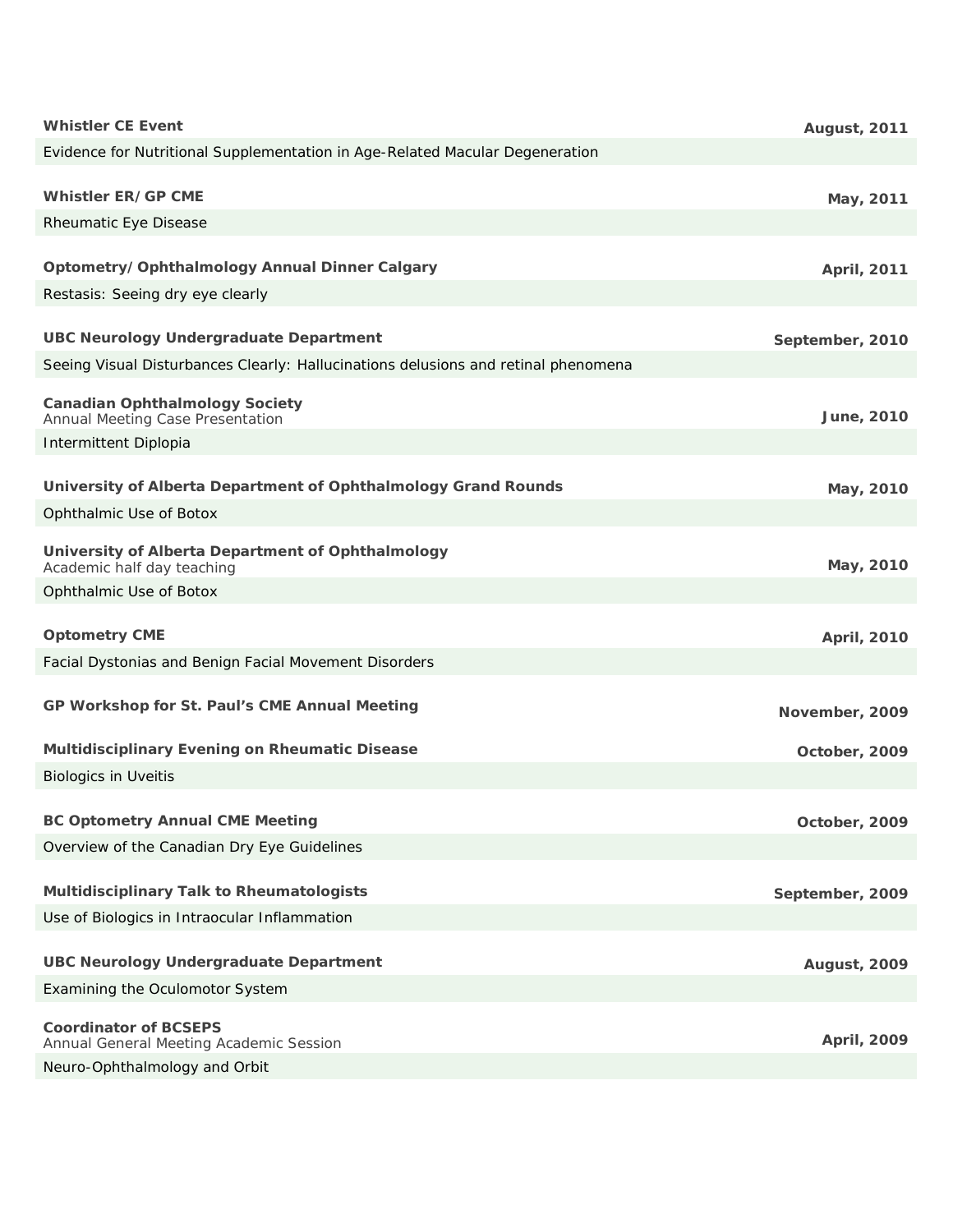| <b>Community Therapists OT and PT group</b>                                                   | March, 2009     |
|-----------------------------------------------------------------------------------------------|-----------------|
| Driving Vision                                                                                |                 |
|                                                                                               |                 |
| <b>BC Opticians Annual Meeting</b>                                                            | March, 2009     |
| Night Vision and Night Myopia                                                                 |                 |
| <b>UBC Department of Ophthalmology Undergraduate Department</b>                               | January, 2009   |
| Disorders of the Eyelid                                                                       |                 |
| <b>GF Strong Occupational Therapists</b>                                                      | October, 2008   |
| Determining Visual Fitness to Drive                                                           |                 |
|                                                                                               |                 |
| <b>Canadian Ophthalmology Society Workshop</b>                                                | June, 2008      |
| Visual Field Interpretation for Orthoptists                                                   |                 |
| <b>Canadian Ophthalmology Society</b><br>Annual Meeting Case presentation                     | June, 2008      |
| Diagnosis of Exclusion                                                                        |                 |
|                                                                                               |                 |
| UBC Department of Pharmacology Undergraduate Lecture for Second Year Pharmacy Students        | April, 2008     |
| Over the Counter Ophthalmic Pharmaceuticals                                                   |                 |
|                                                                                               |                 |
| <b>Pfizer Annual General Meeting</b>                                                          | December, 2007  |
| A General Ophthalmology Perspective on Glaucoma                                               |                 |
| <b>Neuro-Ophthalmology UBC Clinical Day</b>                                                   | November, 2007  |
| Metabolic Optic Neuropathies                                                                  |                 |
|                                                                                               |                 |
| <b>UBC Ophthalmology Department Grand Rounds</b>                                              | October, 2007   |
| Neuro-Ophthalmic Pitfalls                                                                     |                 |
| Dalhousie University Department of Ophthalmology<br>Neuro-Ophthalmology Rounds Guest Lecturer | September, 2007 |
| Cases in Neuro-Ophthalmology                                                                  |                 |
|                                                                                               |                 |
| <b>UBC Department of Ophthalmology Conundrum Rounds</b>                                       | May, 2007       |
| A Case of Double Vision                                                                       |                 |
| UBC Department of Neuro-Ophthalmology Clinical Day                                            | November, 2006  |
| Case Presentation of a Suprasellar Mass                                                       |                 |
| <b>Canadian Ophthalmology Society (COS)</b>                                                   | June, 2006      |
| Annual Meeting Workshop<br>Retinoscopy for the Orthoptist                                     |                 |
|                                                                                               |                 |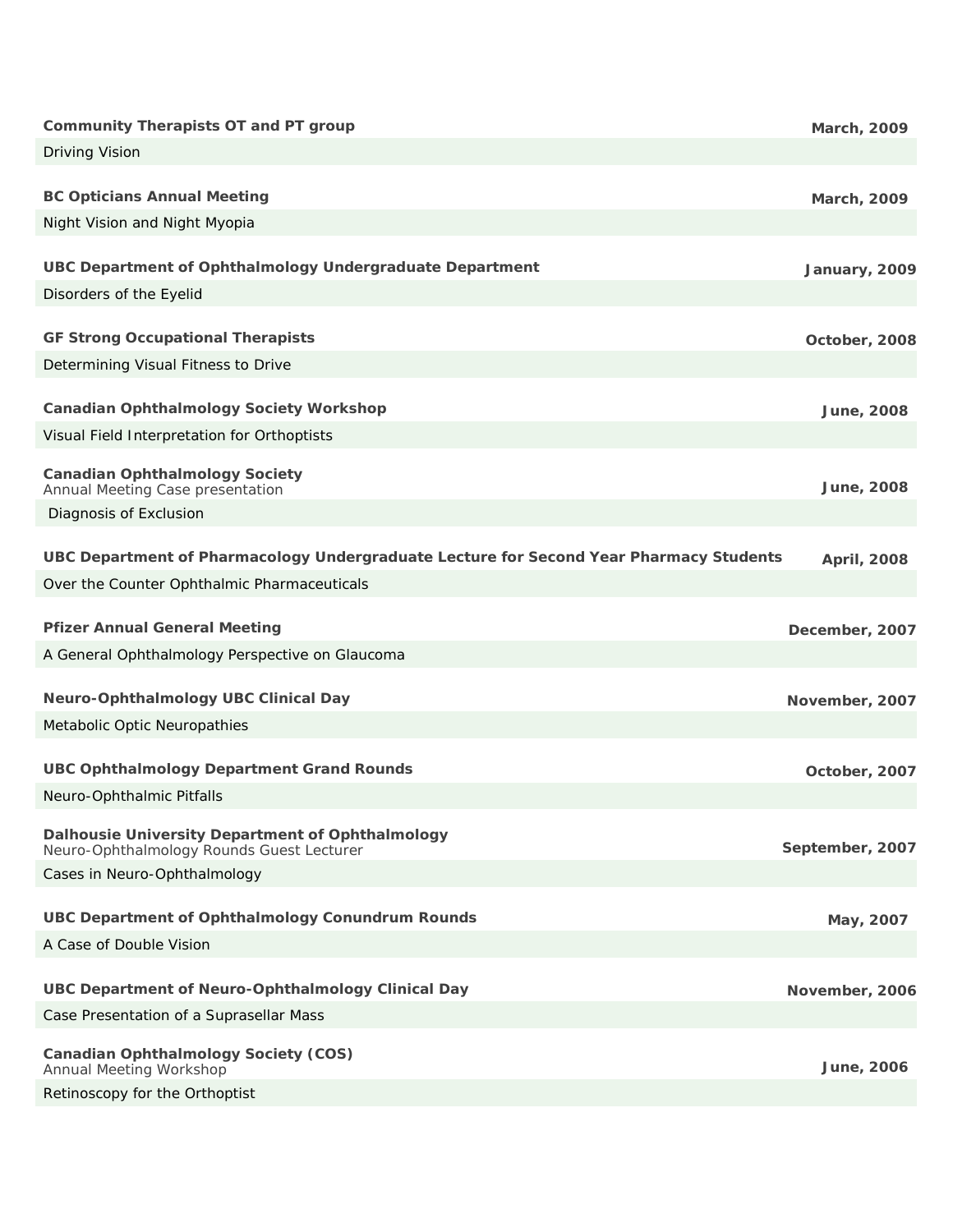| UBC Department of Neurology Undergraduate Department                         | May, 2006      |
|------------------------------------------------------------------------------|----------------|
| An Approach to Eye Movements and Eye Movement Disorders                      |                |
| UBC Neuro-Ophthalmology Department Clinical Day<br>Updates on Optic Neuritis | November, 2005 |
| UBC Department of Ophthalmology Grand Rounds                                 |                |
|                                                                              | October, 2005  |
| <b>Bilateral Disc Edema</b>                                                  |                |

# **OTHER SERVICES TO THE COMMUNITY**

| Committee Member of the Annual Vancouver Club Military Dinner for Wounded Warriors    | 2018-Present |
|---------------------------------------------------------------------------------------|--------------|
| BC Representative to the Canadian Ophthalmology Advocacy Committee                    | 2016-Present |
| Medical Advisory Board for the Foundation Fighting Blindness                          | 2014-Present |
| Committee Member of the Comic Vision Fundraiser for the Foundation Fighting Blindness | 2011-Present |
| Northern Outreach Program Williams Lake: Outreach clinics                             | 2006-Present |
| Northern Outreach Program: Neuro-Ophthalmology/General Clinics in Whistler Monthly    | 2011-2018    |
| Committee Member of the Comic Vision Fundraiser for the Foundation Fighting Blindness | 2012-2016    |
| Chair of the Comic Vision Fundraiser for the Foundation Fighting Blindness            | 2015         |
| <b>Ophthalmology Chair: Canadian Coalition for Eye Care Professionals</b>             | 2013-2015    |
| Ophthalmology Community Outreach: Vancouver Native Health Services Monthly Clinic     | 2009-2012    |
| Board Member of the Children's Hearing and Speech Centre of BC                        | 2007-2012    |
| Chair of Dinner in the Dark Fundraiser for the Foundation Fighting Blindness          | 2011         |
| UBC Department of Ophthalmology objective structured clinical skills examiner         | 2011         |
| Treasurer of BC Society of Eye Physicians and Surgeons                                | 2008-2011    |
| <b>UBC Department of Neurology: Observed Clinical Skills Examiner</b>                 | 2009         |
| Volunteer Ophthalmologist in Tobago, West Indies                                      | 2009         |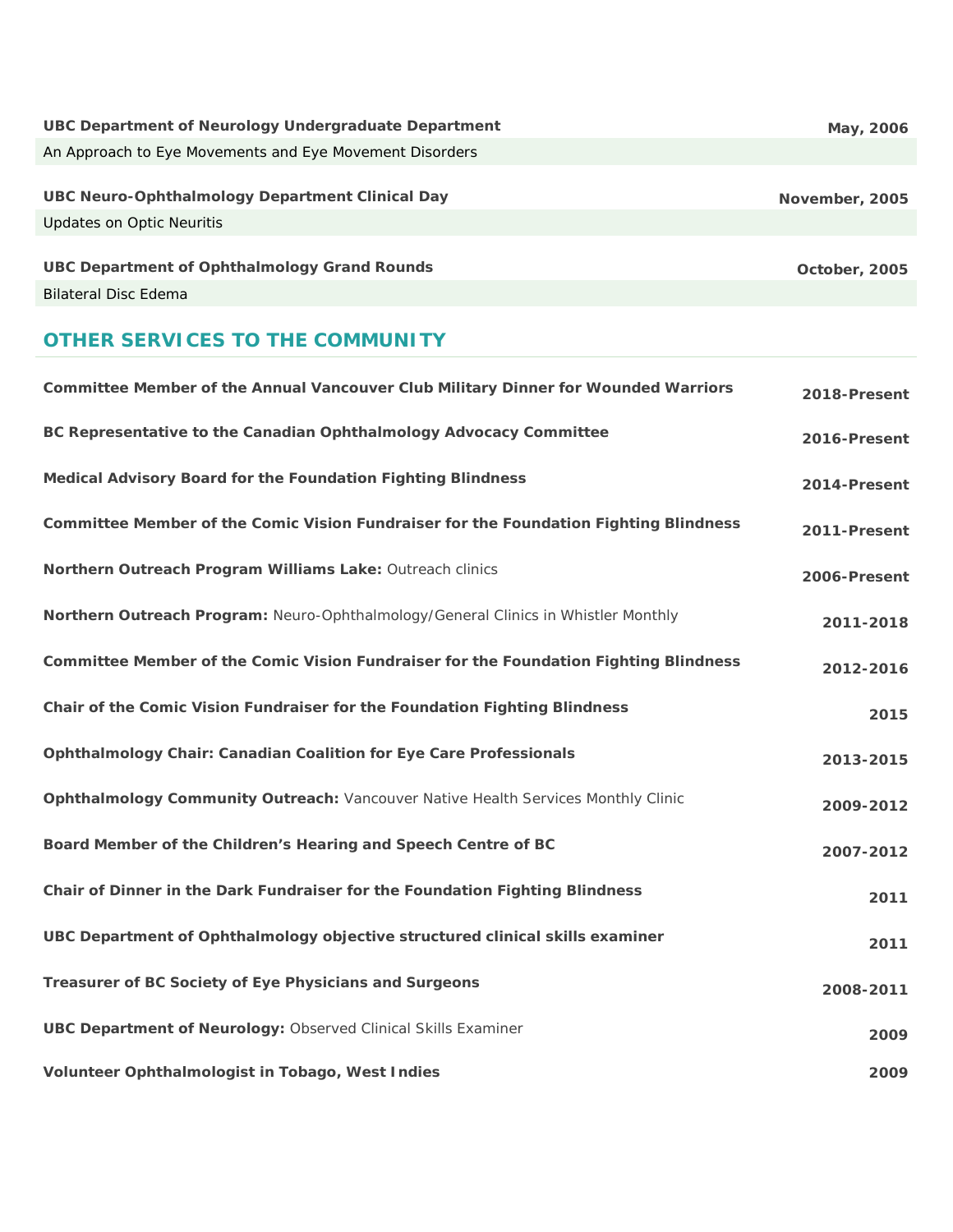| Guest Lecturer at the Annual Meeting of the Myasthenia Gravis Society                                       | 2006 |
|-------------------------------------------------------------------------------------------------------------|------|
| Co-Author of the Recommended Guidelines for the new ICBC Permanent Impairment<br>Schedule for Ophthalmology | 2020 |

## **PUBLICATIONS**

#### Sexton B.

**Avian Encounter 3: A Mallard Mystery**  [BC Birding Magazine.](https://briarsexton.com/wp-content/uploads/june2022_BCFO-Mallard-article.pdf) June 2022 32 (2)

#### Sexton B.

**Naturespeak: The American Dipper—a small swimming Crow?**  [Pique News Magazine.](https://www.piquenewsmagazine.com/local-news/naturespeak-the-american-dippera-small-swimming-crow-5077721) February 22, 2022.

Sexton B.

**Book Review of Medicinal Mushrooms of Western North America.** BC Nature Magazine Winter 2021. 2021 59 (4): 25

Buys, Y & the Canadian Glaucoma Risk Factor Study Group.

**Referral source, Symptoms and Severity at Diagnosis of Ocular Hypertension or Open-Angle Glaucoma in Various Practices**.

Canadian Journal of Ophthalmology. 2012 47 (3): 217-222

Barton J, Sexton B. 2007.

#### **Examination of the Visual Field.**

Chapter 249, Section 14. In Albert DM, Jacobiec FA (Eds.). Principles and Practice of Ophthalmology. Elvesier

Sheidow T, Sexton B, Hooper PL, Heathcote JG.

**Vitritis as a Primary Manifestation of Graft-Versus-Host Disease: a Case Report with Vitreous Cytopathology.** Canadian Journal of Ophthalmology. 2004 39 (6): 667-671

Sexton B.

#### **Zooming in on Red Eye**.

Canadian Journal of Continuing Medical Education. 2003 15(11): 113-119

Sexton B.

**The Clinical Breast Exam in the Medical School Curriculum: Ignored or Neglected?** University of Western Ontario Medical Journal. 1999 (68): 51-52

## **MEDIA APPEARANCES**

**Fighting Blindness Canada.** *Promotional Video.*  Fighting Blindness Canada – [Promotional](https://vimeo.com/626675501/266e6988a0) Video